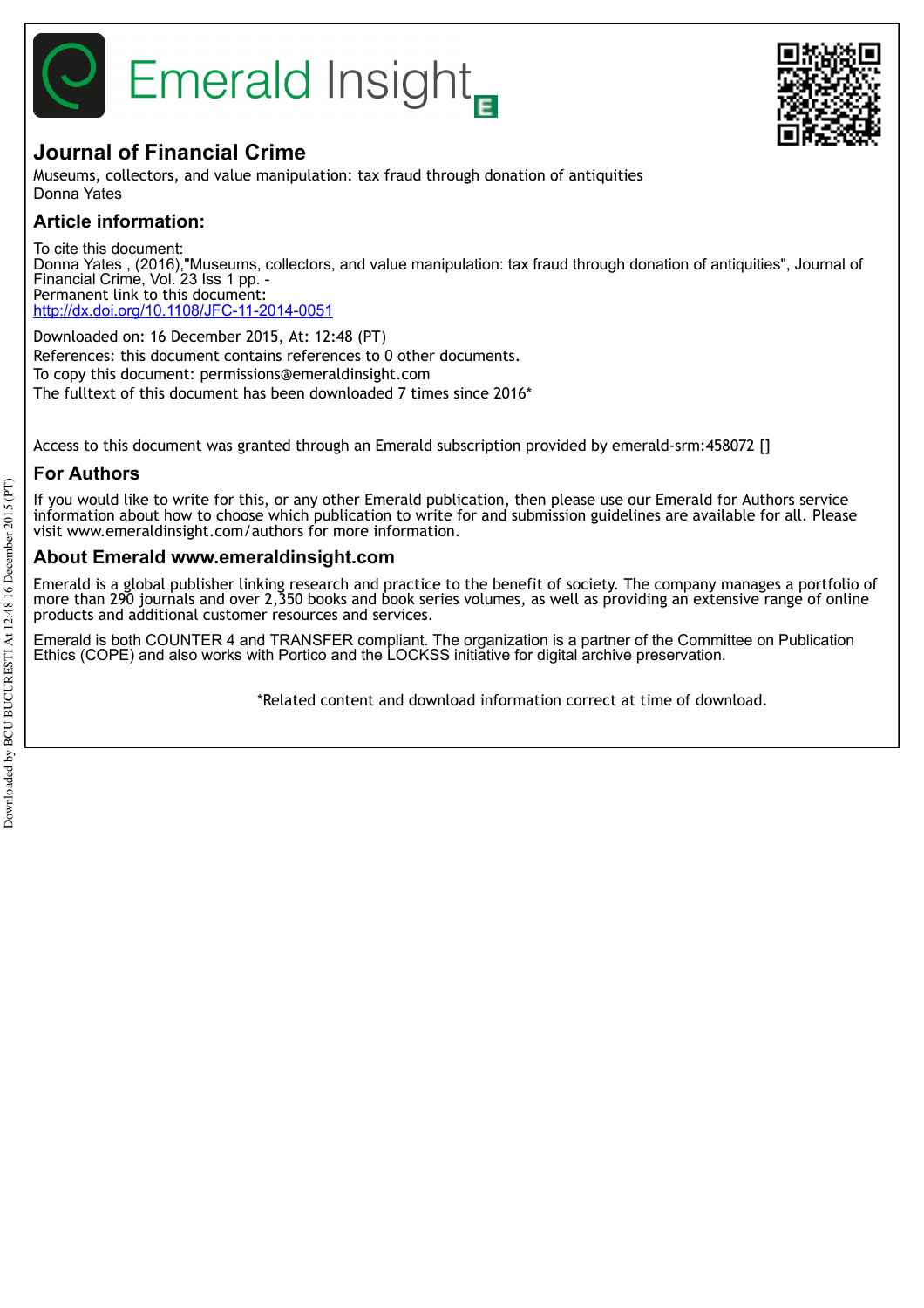# **Museums, collectors, and value manipulation: tax fraud through donation of antiquities**

Private antiquities collectors and the museums that display antiquities enjoy a mutually beneficial relationship based on philanthropic donation. Collectors who donate objects to museums gain a number of social accolades and museums improve and supplement their collections. As the improvement of museum collections and, thus, public access to antiquities has been deemed by most governments to be a public good, a variety of tax incentives have been introduced to inspire donations. These incentives are usually based on the assessed value of the object being donated. However, the valuation of antiquities is subjective and problematic and the operations of both the antiquities market and the museums sector are traditionally opaque. Because of this, tax incentivisation of antiquities donations is susceptible to fraud.

In this paper I will discuss the key aspects of the international trade in antiquities and the practice of philanthropic donation of object to museums that allow for certain types of tax deduction manipulation. I demonstrate this with a case of tax deduction manipulation from Australia and a case of tax fraud from the United States.

## **1. Symbiotic relationship between museums and antiquities collectors**

Since the establishment of the idea of the public museum in the 18th century, a reciprocal relationship has existed between these institutions and wealthy collectors of antiquities<sup>1</sup>. Museums were founded to serve the public good and progressively moved elite-maintained culture from the private to the public domain (Bennett, 1995:94; Hooper-Greenhill, 1992: 174). A museum's goal then, as it is today, was "to accumulate, preserve, and display art works as a value on behalf of society, and in order to educate the public in their appreciation" (Zolberg, 1981: 103). As European phenomenon, museums were the repositories of the material culture of empire and the advances of science. The wonders of the Classical world, which were thought to be the foundation of European greatness, the curios of the Colonial world, which documented conquests achieved, and scientific collections, which formed a 'totalizing order of things' (Bennett, 1995: 96).

The cores of the collections of these new "national" museums were the objects of empire that fell into government possession (e.g. the Louvre, which also contained many pieces that were "nationalised" post revolution, See Hooper-Greenhill (1992)). Yet from the outset these institutions depended on the donation of objects from wealthy individuals. These collectors turned donors not only received the positive social benefits of being seen as benefactors of art and education, they often obtained various financial gains from their philanthropic activates.

For example, in the 1753 Sir Hans Sloane, a British physician, bequeathed his massive collection of over 71,000 antiquities and other items to King George II "for the nation" (British Museum, n.d.). Via an act of Parliament, this collection became The British Museum, which opened with free entry to "all studios and curious Persons" 1759. Sloane, of course, was dead at that point, but the

© Emerald Group Publishing Limited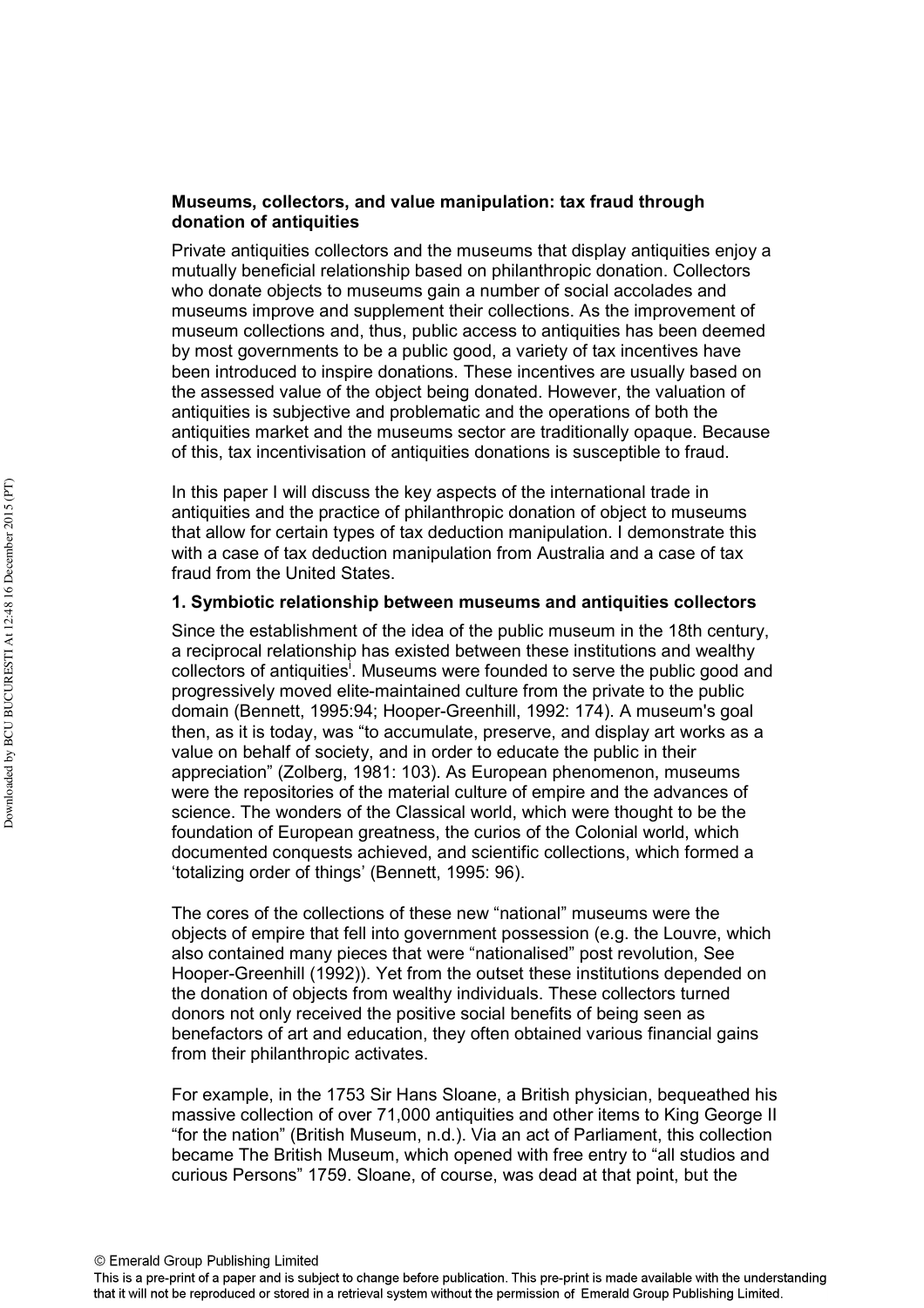bequest came with a clause: "the nation" would pay £20,000 to Sloane's heirs, no small sum in the money of the day (ibid). The government did not exactly buy Sloane's antiquities, but a payment was made.

Moving to the modern day, museums still depend on the donations of wealthy benefactors, both in the form of monetary donations and in the form of art and artefact collections. Donations of objects are of particular importance to museums due to the increasing cost of purchasing art and antiquities on the market, and the desire to spend monetary donations on other things such as security, display, conservation, etc. The need to attract objects is great and museums are known to "court" collectors as potential donors. On the small scale, museums may pamper collectors, provide specialised tours, and perform other actions that bring collectors into the "cultured" world of the museum.<sup>ii</sup> On a larger scale, for particularly wealthy donors with opulent collections, museums may offer trusteeships, and thus donors and patrons are become the museum's governors (Zolberg, 1981: 104). In a saturated market, where museums are competing for the collections of a limited number of donors, these institutions are engaging in a number of schemes to attract patrons. The Guggenheim, for example, holds an annual "Young Collectors Party", which is preceded by an exclusive dinner for those already donating to the museum, bringing the Guggenheim "one step closer to cementing relationships with these rising philanthropists and their friends" (Gelles, 2014). At times museums go even further and "attempt to control the private collecting of prospective donors by "helping" them select [objects]", with the hope that the collector will eventually donate those objects to the museum (Zolberg, 1981: 112). This practice comes close to violating the law in many jurisdictions.

It is clear what the museums gain from this relationship: donations of money and objects which further their standing among their peers and, ostensibly, benefit the public that they serve. Collectors turned donors, in theory, receive social rewards for their philanthropy: they gain standing among their peers and can claim responsibility for public benefit (e.g. White, 1998: 175). However, due to the value of art and artefacts on the international market, cultural accolades are not deemed enough reward for this public benefaction. Many governments consider the donation of cultural objects to museums to be a public good and offer a variety of tax incentives, usually deductions, to donors. This is not quite the lump payment to Hans Sloane's heirs, but it is in a similar vein. If we accept that museum collections are a public good, then everyone wins. Collectors get social and tax benefits, museums get objects, and the public gains a variety of intangibles such as knowledge, education, entertainment, and inspiration. Yet, the situation is far more complicated.

### **2. Issues with the donation of antiquities to museums**

One of the most pressing problems associated with the relationship between museums and collectors is that the global trade in antiquities, is murky at best and almost entirely criminal at worst. There is a significant amount of evidence that links the trade in antiquities to looting of cultural sites, trafficking of cultural goods, and illicit or illegal sales (Bowman 2008; Brodie & Renfrew, 2005; Brodie et. al, 2013; Campbell, 2013; Chippendale & Gill, 2000; Felch &

© Emerald Group Publishing Limited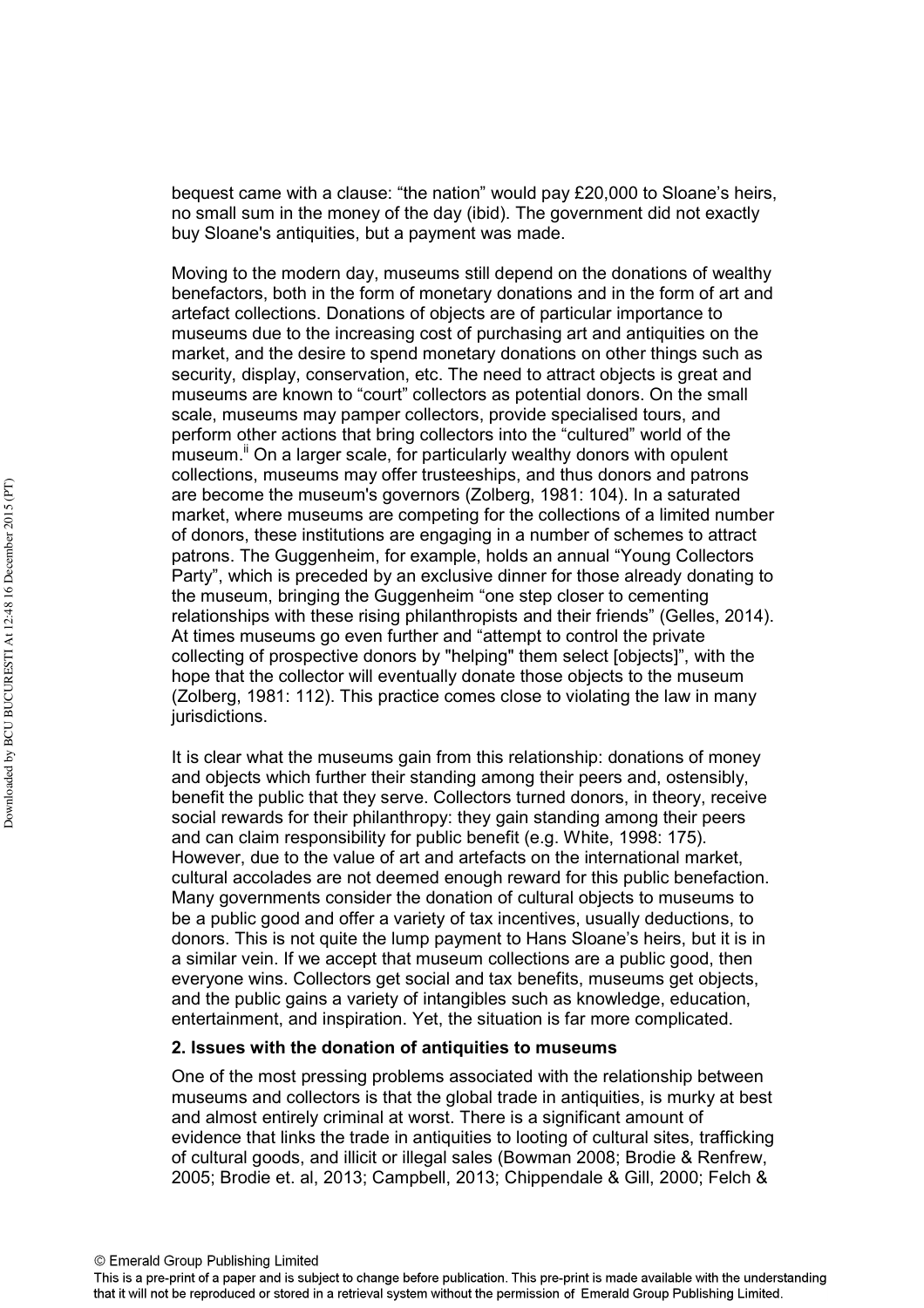Frammolino, 2011; Hardy, 2014; Mackenzie, 2011; Mackenzie and Davis, 2014; Renfrew, 1993; Watson & Todeschini, 2006; Yates, 2014; Yates, 2015). Nearly every country that is considered an antiquities 'source' has enacted legislation preventing the buying, selling, or export of most or all ancient items, and some of these countries did so over a century ago (for regional examples see: Gutchen, 1982; Shapiro, 1995; Yates, 2011). To be clear, most of the antiquities that have been acquired by collectors and museums in the past and that are on the market now are at least illicit<sup>iii</sup> in some way, and many are held illegally.

When it comes to the acceptance of potential donations of antiquities, museums should carefully consider issues of ethics and the legality of the objects. A museum that accepts an antiquities donation may be accepting property that was looted and thus, on behalf of the public, may have just accepted stolen goods. The legal and logistical entanglements caused by the acceptance of an illicit antiquities donation may cost the museum a significant amount of money and challenges the idea of museums as bastions of public good (see Felch & Frammolino, 2011; Watson & Todeschini, 2006). However the museum may not want to turn down a questionable donation because of desire to compete with other museums for the best collection, or because of a sincere belief that a museum is the best place for the object. Also, in the cutthroat world of donor attraction, museums may not feel they are able to turn down a donation of questionable artefacts for fear of ruining a lucrative donation stream or, even worse, the donor may already be a trustee (Ostrower, 2002).<sup>iv</sup> Refusals of donations, then, are done "with proper deference to the wealth of the prospective donor" (Zolberg, 1981: 113), if they are done at all. We must ask, if antiquities have a strong potential to be stolen, illegal, or otherwise illicit, is it right for donors who give these items to museums to be rewarded with tax incentives?

Because of historic particulars, both the museums and the art market have developed into sectors with minimal transparency or oversight. The private acquisition of art and antiquities has primarily been the enterprise of the wealthy and powerful. Historically, the re-sale of these items was seen as evidence of the financial ruin of wealthy families: thus the famous auction houses (e.g. Christies, Sotheby's, Bonhams) were founded as a way for beleaguered collectors to unload the family treasures anonymously, without public shame, and for financially sound collectors to acquire those treasures anonymously, without appearing to be crassly profiting from another's misfortune (Lacy, 1998; Watson, 1998). The privacy of donors to museums has also been traditionally maintained, with 'private donation', whatever the reason may be, being a perfectly acceptable notation on a museum display card or annual statement. As museum donation is considered a public good, donors are given options to hide their identity for their own reasons so that good can be achieved. This may also shield them from public criticism. Such a situation provides an opportunity for those who wish to hide questionable behaviour.

Auction houses and antiquities dealers are under no obligation to reveal the identities of their consignees or their buyers. Museums are under no

© Emerald Group Publishing Limited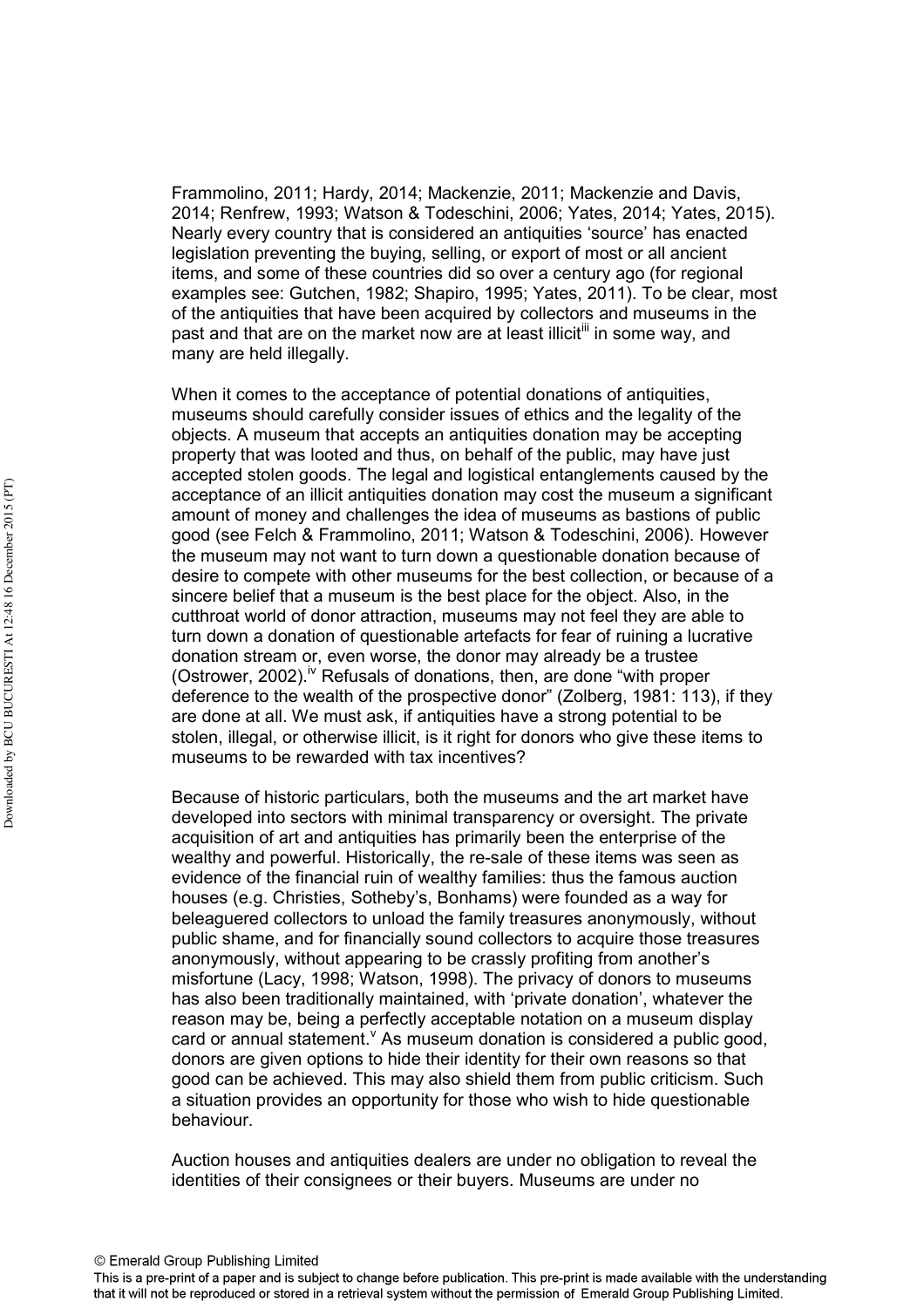obligation to reveal the identities of their donors. The only time that identity must be revealed is during the claiming of a tax deduction for the donation. In most circumstances, tax documentation for individuals is not public: only the government sees who is donating what. Public anonymity is maintained.

If we accept anonymity as an aspect of the art and museum sector that will not change, a possible response would be mandatory government auditing and due-diligence in all museum acquisitions before any incentivised donation can take place. In some jurisdictions there are audits of tax deduction claims for antiquities donations valued above a certain amount, but this, too, is a problem.

The monetary worth of art is an extreme case of assumed and applied value. Antiquities have no use value, have no original cost or creator, and are usually the only one of their kind in the world: assigning a price tag to an artefact is entirely subjective and not reproducible.<sup>vi</sup> To some extent, the value of an artefact depends on what prices similar objects achieve at public auction. Yet this is complicated, not the least because each artefact is unique and is not easily compared with any other artefact. Even in auction catalogues, the 'price estimates' offered by houses do not relate to how much the piece is valued at, rather they are marketing tools meant to either drive up the price for the piece or to attract consignees.

Appraisals of antiquities are formed by the opinions of 'experts'. Based on the condition, authenticity, and history of the object and based on the 'experts' understanding of art market trends, they assign the artefact a subjective price tag. No two experts will come up with the same price tag for the same object. It is very difficult to challenge an expert's opinion on price. Unless the object is actually put up for sale at a public auction, who is to say that a valuation is either high or low? How can an honest valuation be separated from a dishonest one?

## *2.1 The stage set for scheming*

To recap, potentially illicit antiquities are donated for tax benefits based on subjective valuations within an under-regulated system that considers secrecy and privacy to be paramount. Furthermore, these donations are hailed by nearly everyone as philanthropic and in the public good, further shielding actors from close scrutiny. It seems obvious that some people would seek to abuse this system, and they have. There have been a number of tax fraud cases concerning the donation of antiquities to museums for tax benefits. These represent an interesting way that perpetrators of tax fraud mask their actions under the aegis of respectability as represented by the museum.

In the next section I well present two antiquities-related tax deduction manipulation schemes. The first case, which occurred in Australia in 1979/1980, was determined to not actually be illegal, but exposed a nowclosed loophole that was against the spirit of the law. The second, which occurred in the United States over a number of decades but was only exposed in 2008, was determined to be against the law and investigations related to that case are ongoing at the time of writing. In both circumstances

© Emerald Group Publishing Limited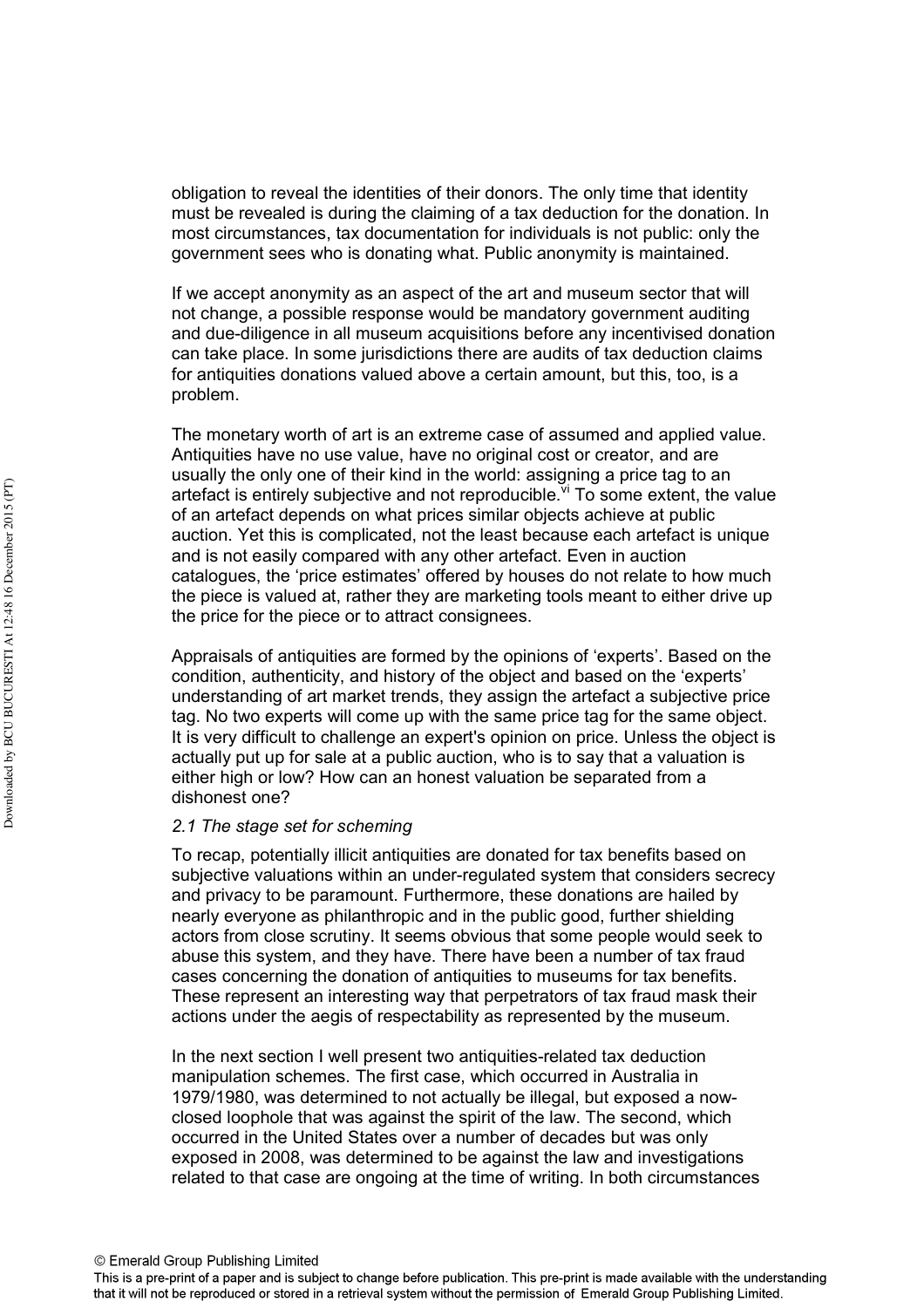individuals whose sole motivation was tax benefit donated antiquities with dubious and possibly illegal origins to museums. Also, antiquities dealers facilitated both cases. These intermediaries were able to visualise the whole system and profited from it.

Although these two cases represent actions of bad actors knowingly committing questionable acts, and although many donations of antiquities to museums are made without manipulation or bad intentions, these and other cases show that the possibility to abuse this system exists. Because of the closed nature of the art, antiquities, and museum world, manipulations of this kind may exist on a larger scale than we know.

## **3. Latin American artefacts and the National Gallery of Victoria, Australia**

In 1978 the Australian Government's Ministry for the Arts established the Cultural Gifts Program (sometimes referred to as 'taxation incentives for the arts scheme') based on section 78 of the Income Tax Assessment Act (1936). The primary purpose of the Cultural Gifts Program is to encourage private collectors of cultural property (including antiquities) to donate objects to public institutions in return for favourable tax deductions and exemptions. This is different from the similarly named 'Cultural Bequests Program' in that it is meant to encourage donation while the collector is still alive. The collector as donor, then, gets a financial reward for 'helping develop Australia's public cultural collections [...and] helping to preserve Australia's cultural heritage for the benefit of present and future generations' (Ministry for the Arts, n.d.).

Yet the tax code as written created two loopholes in the Cultural Gifts Program. First, the appraisal of cultural objects to be donated was left unregulated, meaning that donors and museums could contract their own preferred experts to provide valuations of any piece and, thus, determine the size of the tax deduction given to the donor. This valuation did not have to take into account how much the donor paid for the artifact in question. In other words, donors could select a friendly appraiser to inflate the value of the object, and inflate their own tax break. A museum could promise a high valuation of an object through their preferred appraiser in exchange for the donation. Second, there was no guidance in the law about how long a potential donor had to hold a cultural object before it could be donated. Under favourable conditions, a donor could acquire an object on paper and donate it within moments, qualifying for the tax deduction but never actually possessing the piece.

In or around 1979 a syndicate of 22 Melbourne-based business people along with Costa Rican antiquities dealer Leonardo Patterson discovered these two loopholes and set about to exploit them (Davis, 1981; Elias, 1981).

In 1979, Patterson imported a large collection of stone and ceramic objects thought to be from a number of Central American countries into Australia (Elias, 1981; 1984). The exact nature of their removal from the ground in their countries of origin, their export, and their import is unknown, and the objects could be considered illicit. No provenance prior to their appearance in Australia is recorded either in contemporary press accounts or on the National

© Emerald Group Publishing Limited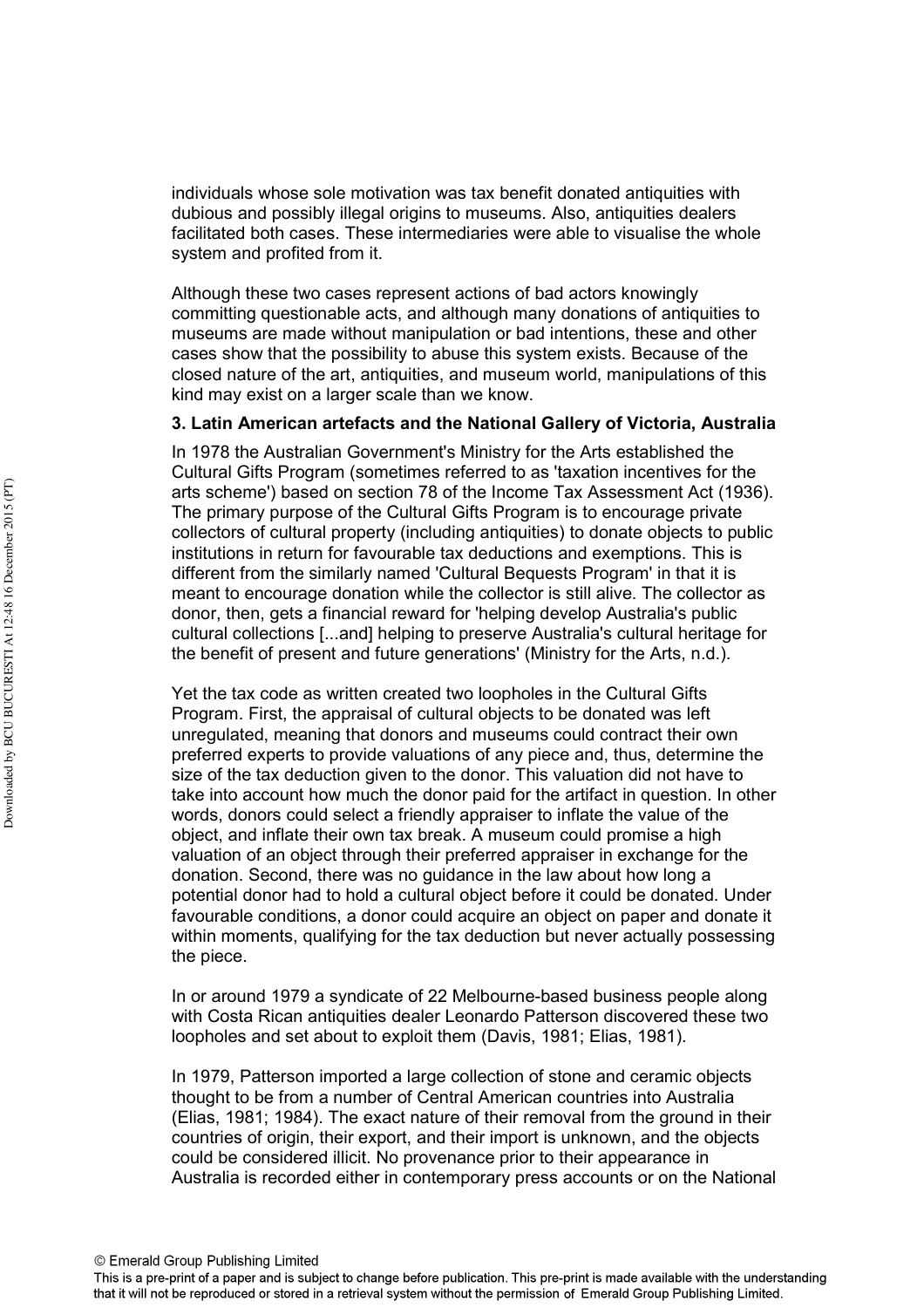Gallery of Victoria website<sup>vii</sup> and the dealer involved is known for questionable behaviour. Patterson was later convicted of felonies on two occasions related to the trafficking of Central American antiquities into the United States (Elias, 1984), and has faced similar charges in other jurisdictions (Ventura, 2013). He has also been implicated in a number of high profile international antiquities smuggling cases that resulted in return agreements, but no criminal charges (BBC, 2006; Peruvian Times, 2008).

After the artefacts were imported, the syndicate paid \$1.2 million AUD for the objects (Elias, 1984). It is presumed they paid this money to Patterson. Almost immediately after the purchase of the items, an antiquities appraiser who appears to have been selected by Patterson valued the collection of antiquities at \$3.7 million AUD, an increase of \$2.5 million AUD (Davis, 1981; Elias, 1981). The antiquities were then immediately donated to the National Gallery of Victoria, where they remain today, listed as "Presented anonymously, 1980". All requests made to the National Gallery of Victoria for information regarding the objects, their donation, and the tax incentives involved were refused. The syndicate claimed the full \$3.7 million AUD deduction during the 1979/1980 and 1980/1981 tax years (House of Representatives (Australia), 1982).

In 1981 the existence of this loophole was revealed to the Australian public (Davis, 1981; Elias, 1981). Contemporary reports claim that other collectors, dealers, and galleries benefited financially from this loophole while it was open, including some arrangements where the works in question were 'donated' to a gallery but then 'leant' back to the donor for the rest of their life (Davis, 1981). As a stop-gap measure, Australia's Taxation Commissioner announced that the government would apply the lower figure of either how much a cultural object was valued at or how much the donor originally paid for the object when assessing tax deductions (Davis, 1981).

The loophole was closed via the Income Tax Assessment Amendment Act 1982 which prevented 'unintended benefits from being secured' for antiquities donations and 'formalised procedures for the appointment of valuers' of antiquities. Congressional bills (e.g. House of Representatives (Australia), 1982) make it clear that the modifications to the Tax Act were made in direct response to the actions of the syndicate, Patterson, and the National Gallery of Victoria.

The modifications required that cultural property valuers be approved by the Secretary to the Department of Home Affairs and Environment. Approval is based on professional qualifications and standing within the professional community (Australia, 1982). Because of the syndicate's actions, the Act was also amended to say that if:

- 1. Cultural objects were acquired by the donor within 12 months of making the gift except in instances of inheritance, OR
- 2. Cultural objects acquired by the donor for the sole purpose of making a gift to a public institution, OR

© Emerald Group Publishing Limited

This is a pre-print of a paper and is subject to change before publication. This pre-print is made available with the understanding that it will not be reproduced or stored in a retrieval system without the permission of Emerald Group Publishing Limited.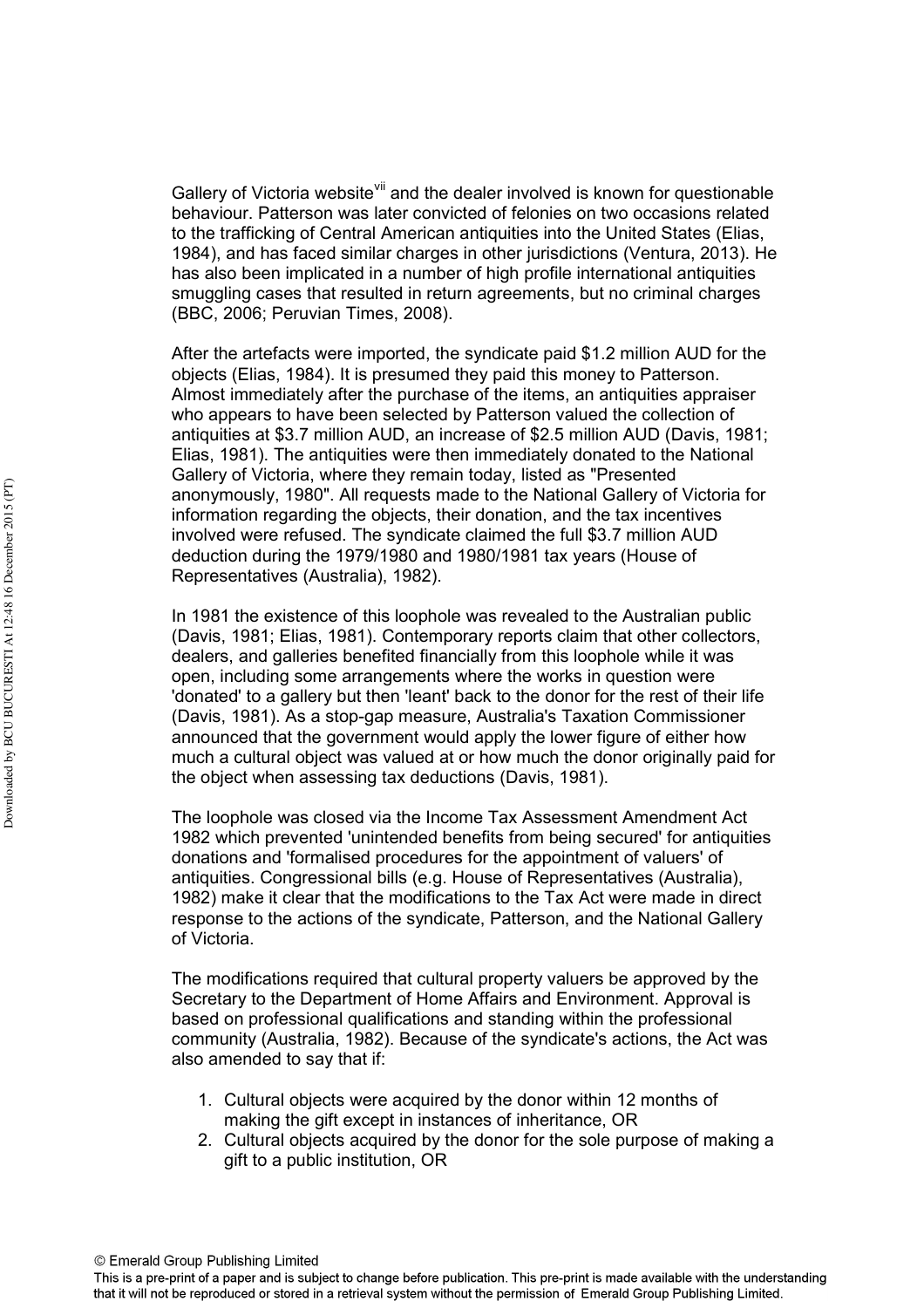3. Cultural object acquired subject to an agreement that they would be gifted

that the amount paid for the cultural object by the donor or the amount assessed by the registered valuer, whichever is less, is the official value of cultural property for tax purposes.

The act was not retroactive and it is assumed that the syndicate of 'donors' was able to keep their claimed tax deductions. The Act has since been modified and as of the time of writing, value of the cultural objects for tax purposes is defined as the average of two market valuations made by registered valuers made within 90 days of the donation. However, in the cases mentioned above, the lesser amount (valuation or amount originally paid) prevails (Australian Government, 2009: 1).

## **4. Thai antiquities and California museums**

Tax deductions for charitable donations are allowed in the United States under the assumption that the donation would match or exceed the amount of money the government would have to appropriate from public funds to effect the same public benefit. The specifics of United States law concerning the charitable donation of artefacts to museums are complex beyond the scope of this discussion. However, a donation of antiquities to a museum in the United States must satisfy three general requirements to qualify for a tax deduction: the donation must be to a qualifying institution (e.g. a non profit museum); the donation must be of qualifying property; and the donation must display proper intent and not be made in exchange for goods and services (Thompson, 2009). Donors claiming tax benefits may deduct the fair market value of qualifying museum donations, yet the assessment of an antiquity's value is inherently subjective. Donors, naturally, seek the highest valuation for the objects they wish to donate in the best of situations, and manipulate the assessed value in the worst.

The IRS has a series of procedures to verify that donations to museums qualify for the tax deduction claimed. These are increasingly more onerous based on the stated value of the antiquity (see Thompson, 2009: 244). Antiquities of a stated value above a certain amount require an appraisal be submitted along with a tax deduction claim. This appraisal must be me made by a valuer who meets specific education and experience criteria. The appraisal must take place within two months of the donation and must include the methods that the expert used to value the piece (Thompson, 2009: 245). If the claimed value of the artefact is high enough, the IRS art advisory panel may review these appraisals. The panel, composed of uncompensated art experts, raises the value of the appraised art donations about as often as they lower it (ibid). The panel may look at photos of the antiquities, but they do not see them physically and are unable to get a complete sense of the objects true condition.

Despite these safeguards, the opaque nature of the antiquities and museums trade, the subjectivity of expert valuations, and the illicit nature of much of the

© Emerald Group Publishing Limited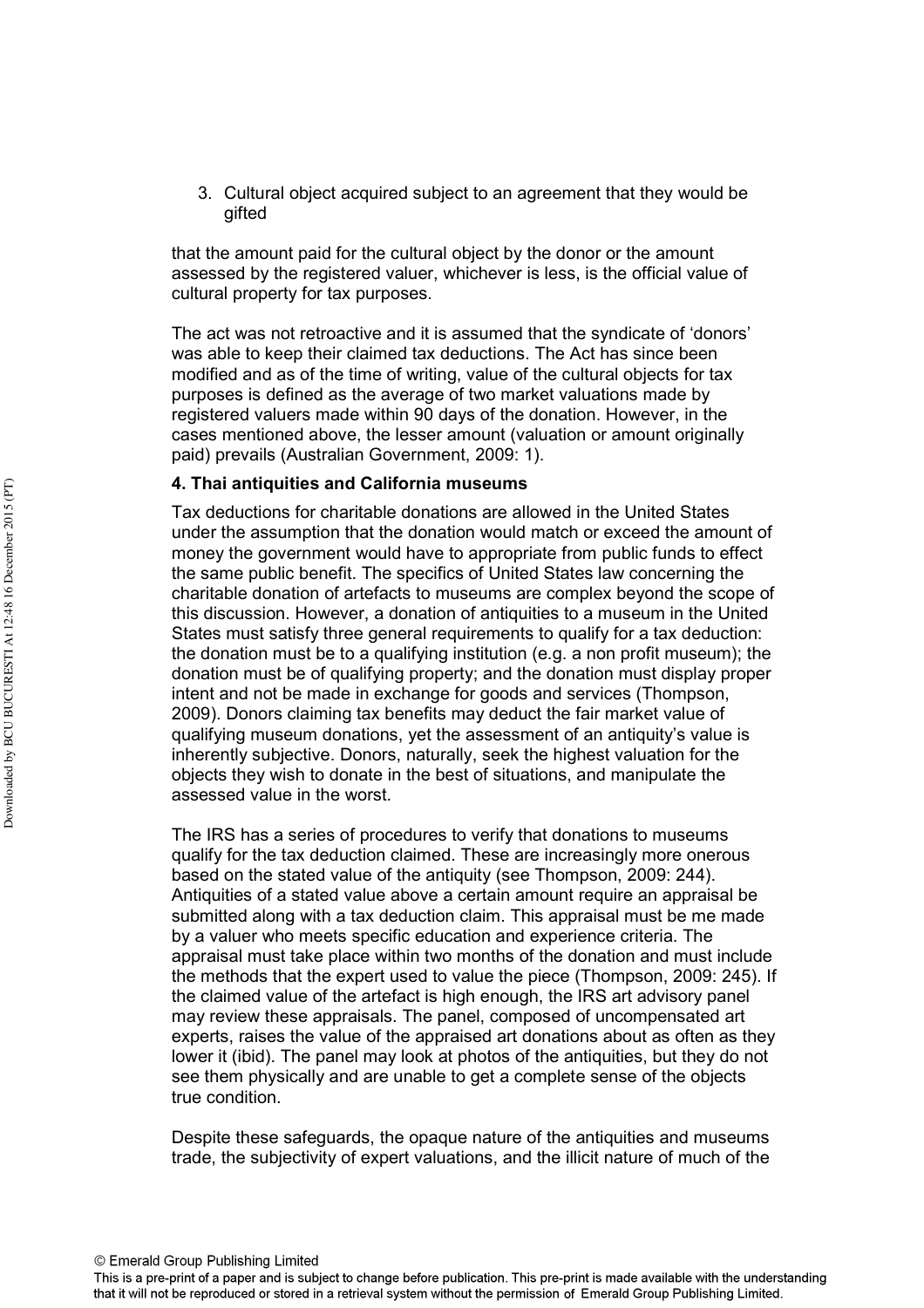antiquities market can shield tax fraud in the United States. The following is an extreme example.

In 1979 or 1980 Robert Olson of Cerritos, California, began to import Thai antiquities into the United States (United States District Court, 2008a), allegedly with the help of Armand Labbé, then-curator of the Bowers Museum (Felch, 2008). Many of these were ceramic vessels from the site of Ban Chiang in the Udon Thani province, which is now a UNESCO World Heritage site (see Brodie, 2012).

Since 1961, previously-unknown antiquities have been considered property of the Thai state, and all Thai antiquities, even those in private hands, cannot be exported without a license from the government (Thailand, 1961). Furthermore, a 1972 Thai government decree made it illegal to export pottery from the site of Ban Chiang specifically in an effort to curb the widespread looting (Brodie, 2012). According to both the Thai government and his own statements to an undercover Federal Agent, the antiquities Olson imported lacked licenses and, thus, all of the artefacts left Thailand in violation of Thai law. Olsen also told the undercover Federal Agent that his shipping company, Bobbyo Imports, would bribe Thai officials and improperly declare antiquities on United States customs paperwork: the authentic antiquities were declared as reproductions upon entry into the United States (Thompson 256).

Olson supplied objects extensively for Jonathan and Cari Markell, antiquities dealers who ran Silk Roads Gallery in Los Angeles. The Markells began dealing in Thai antiquities in 1988, originally supplied solely by Olson, but later sold items they bought themselves in Thailand (United States District Court, 2008a). The Markells' suppliers reportedly disguised ancient objects as modern replicas to fool customs in both Thailand and the United States (ibid).

At some point the Markells developed an elaborate tax fraud scheme that involved these Thai antiquities. Taking advantage of the tax deductions for charitable 'in-kind donations' to museums, Olson and the Markells would supply 'buyers' with Thai antiquities, inflated appraisals, and connect 'buyers' with a museum that wanted the piece. The buyers would then instantly donate the artifact. The appraisals were made by a friendly valuer or Markell himself, but were signed with the name of a Bangkok-based ceramics curator who met US government expertise requirements; her signatures may have been forged (United States District Court, 2008a)<sup>viii</sup>.

Thus a museum would receive an artefact they wanted free of charge, the buyer-turned-donor (who never intended to own the artefact) would receive a tax deduction, and Olson and the Markells would make their normal profits from the artifact sale.

This scheme was exposed in 2008 after a multi-year investigation into the Markells and Olson. From 2003 until 2007 an undercover federal agent purchased a number of antiquities from the group. As early as 2004, Markells had spoken to the undercover agent about his tax scheme, and starting in 2006, the undercover agent began to focus on the dealers (United States

© Emerald Group Publishing Limited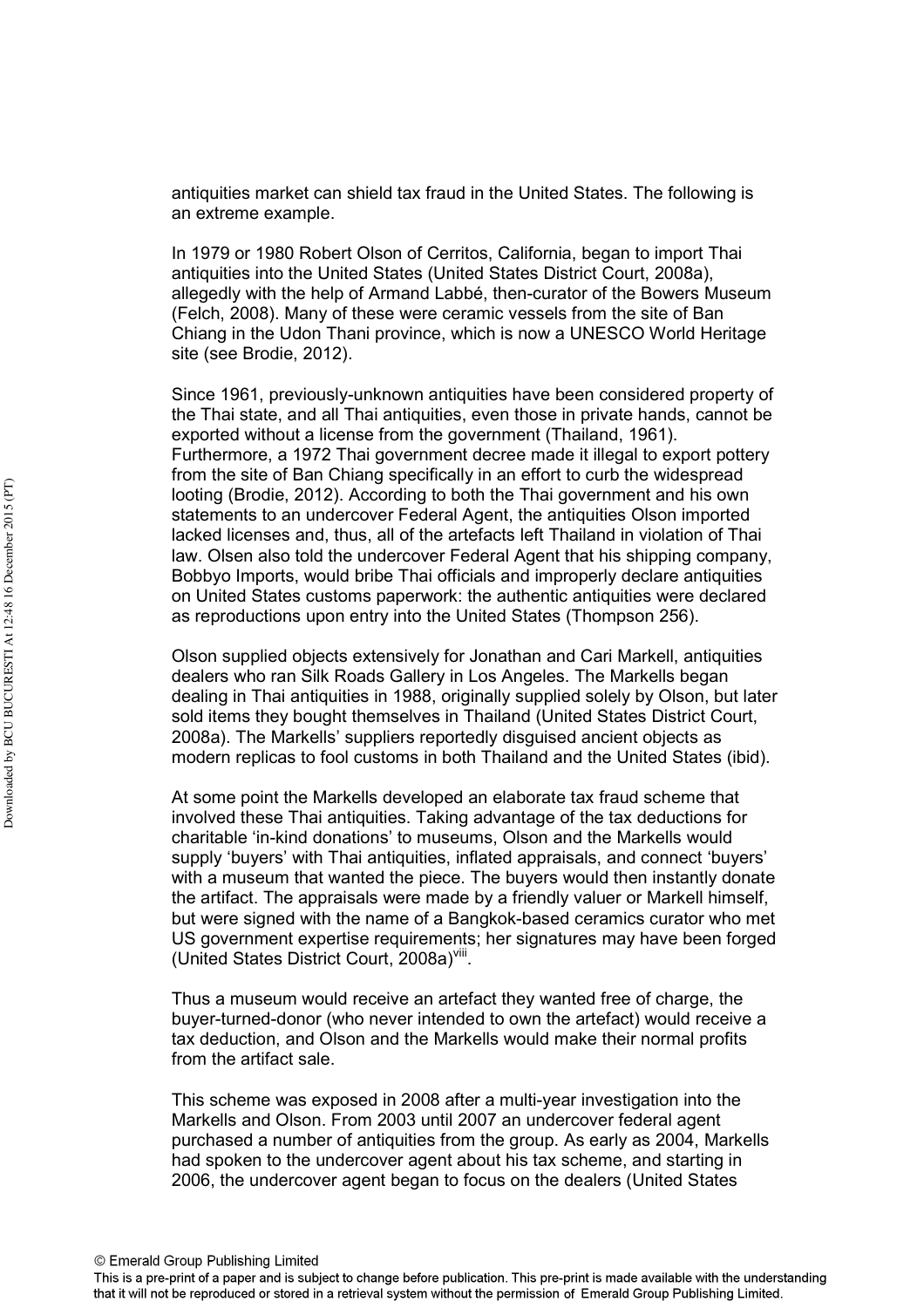District Court, 2008a). The Thai antiquities that the undercover agent purchased from Markells were appraised by the dealers' valuers at well above the price paid for them and were then donated to the Los Angeles County Museum of Art (LACMA), The Pacific Asia Museum (PAM), the Bowers Museum<sup>ix</sup>, and the Mingei International Museum, all located in California. All told, the undercover agent paid Olson \$12,000 USD for Thai antiquities which were then appraised for tax purposes at \$43,000 USD (Felch, 2014). As a result of this investigation 10,000 Thai artefacts were seized from several United States museums (Felch, 2013). See Brodie (2014: 29) for a break down of the amount that was spent on each artefact vs. how much it was appraised for.

The museums were active facilitators of the scheme: the undercover agent held six telephone calls, exchanged eleven emails and nine letters, and had an in-person meeting with museum staff concerning his twenty-one objects 'donated' to the Mingei International Museum alone (United States District Court, 2008a). Tax returns were prepared claiming the appraised value of the pieces as a donation, allegedly in violation of 18 U.S.C. Section 371 and 26 U.S.C. Section 7206 (2) which prevent conspiracy to assist in the preparation of false tax returns (United States District Court, 2008a).

This scheme was not detected by the IRS because of the relatively low appraised value of the objects being donated. Most were purposefully appraised for just under \$5000 USD (Brodie, 2014: 29), the Internal Revenue threshold at the time for closer scrutiny. Specifically, a qualified appraisal was required to be submitted with to the donor's tax return for antiquities donations valued at more than \$5000 USD, and a photograph was required for gifts of property valued at more than \$20,000 USD (United States District Court, 2008a). By valuing the objects at just under \$5000, the buyer-turned-donor would received about \$700 USD in tax savings per item (Wald, 2008), less than what they paid the dealers for the piece, and was unlikely to be audited.

This scheme also hinged on the participation of museums (Brodie 2014). The institutions involved were woefully lax in researching the origins of the donations they accepted, and comparable museums would have rejected them outright. Indeed, the artefacts that the undercover agent would eventually donate to the PAM were first rejected by a different institution, possibly due to questions about the legality of the pieces (United States District Court, 2008b). PAM staff indicated that they thought Thai objects such as those offered for donation were illegal to export from Thailand but accepted the artefacts anyway after the undercover agent assured them that he did not, personally, dig them up (ibid). The only objects that the PAM rejected were those that contained human remains or ivory (ibid).

In another example of negligent museum acquisition practice, Markells responded to an inquiry made by the director of the Mingei about the provenance of the material to be donated with an email that stated that the objects came from the collection of deceased LACMA conservator Benjamin Bishop Johnson (United States District Court, 2008a). This was a so-called false provenance or false history, meant to mask the true illicit origins of the

© Emerald Group Publishing Limited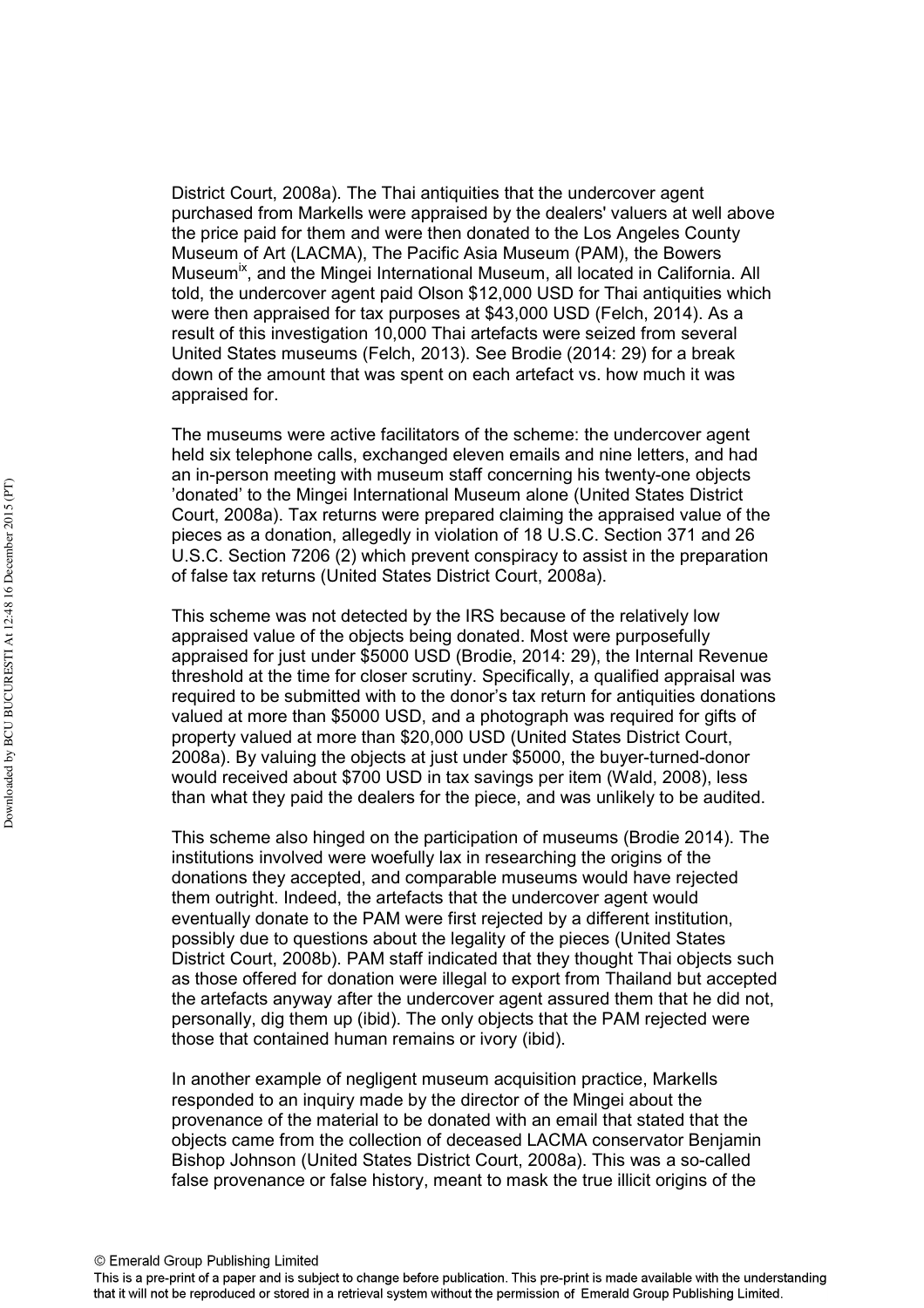antiquities. This statement was apparently accepted with no further investigation on the part of the Mingei; Markells provided no proof of the provenance he asserted. Markells told the undercover agent on several occasions that the Johnson story was a lie (United States District Court, 2008a). Furthermore Johnson, himself, was implicated in several high-profile antiquities smuggling cases, including the smuggling of gold objects looted from the famous Peruvian site of Sipán, making attribution to him suspect (see Yates, 2013).

Olson and Jonathan Markell were charged with one count of conspiracy to import looted antiquities and three counts of making false customs declarations in 2008 (Felch, 2014). Both the Markells were indicted on federal tax charges related to the inflation of the value of the Thai antiquities (ibid). These charges are pending.

Following the raids, the Mingei offered to return 67 questionable antiquities to Thailand (Felch, 2014). In June 2014 it was announced that 542 vessels stolen from the site of Ban Chiang in the collection of the Bowers Museum would be returned to Thailand (Felch, 2014). The return was effected as part of a non-prosecution agreement reached with federal authorities. At the time of writing, the other museums with Thai antiquities involved in this donation scheme have not yet returned the pieces in question.

## **5. Concluding thoughts**

The vulnerability of museum donation to manipulation has not fallen completely off the regulatory radar thanks, in part, to the exposure of museum donation loopholes in the press. That said, it is unclear how many similar schemes exist. Other types of art donation loopholes have been exploited by individuals seeking tax write offs such as so-called "fractional giving", which was possible in the United States from 1988 until 2006. This allowed donors to donate a percentage (say 10%) of an artwork every year for a number of years to avoid tax deduction caps, a practice that many museums actively encouraged (Karayan, 2011: 460; 467). Many of the artworks that had been 'donated' during that time never left the collectors' homes (ibid). Such a scheme calls into question the public gain from the pseudo-donation as the collector not only gets a tax deduction, but gets to physically keep the artifact as well.

Although there is a push to make such donation/tax benefit schemes illegal, as was already the case in the United States example and became the case in the Australian example, people still engage in them presumably because the risk of getting caught is low. A small-scale or one time donation fraud for tax purposes is not likely to be detected. This is a transparency issue. We must question the utility of allowing publicly funded institutions to engage in opaque, unregulated markets. As it stands, we are likely to only catch tax violations concerning antiquities donations if they are particularly egregious, if they turn up in other investigations (i.e. related to the import of illicit antiquities), or if those involved slip up.

© Emerald Group Publishing Limited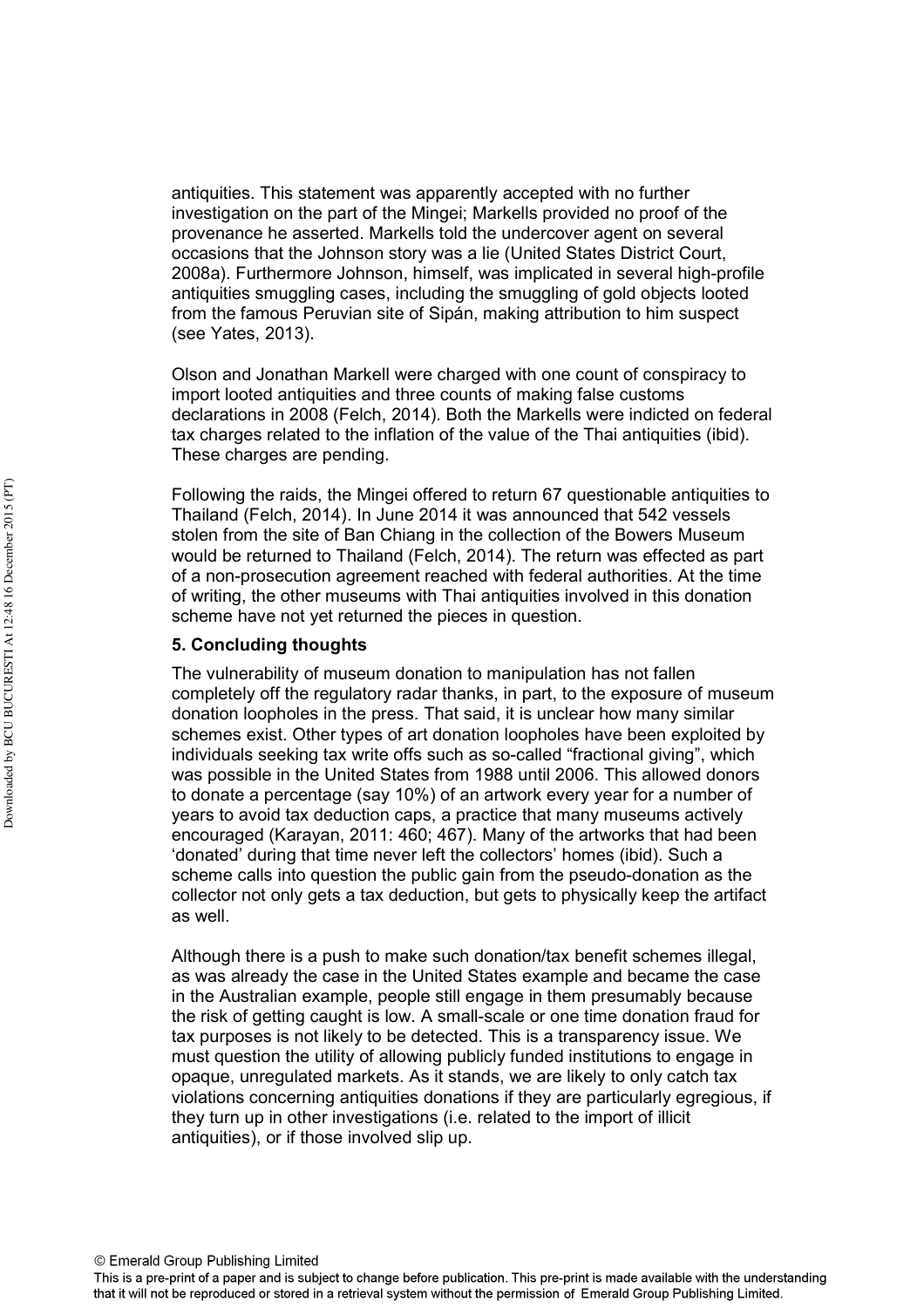One area that may be particularly susceptible to this type of crime is the developing world. Countries that have an emerging middle or wealthy class and whose national museums feel they must compete with older, more established institutions, may offer museum donation tax breaks without fully assessing potential manipulation. This, it seems, was the case with the Australian example (although it is not a developing country): the desire to reward donations to the national museum system of this 'new' country was so great that lawmakers did not think through the consequences. Few lawmakers or tax regulators have specialist knowledge of the art and antiquities world, but they too believe in the public benefit aspect of the donation of cultural property. Countries in which tax codes have been passed that contain loopholes for price manipulation of museum donations should be examined for evidence of this type activity and those loopholes should be closed.

Finally, we must ask if the donation of antiquities to museums is actually a public good that is worthy of tax incentives. The likelihood that an artefact being donated has a questionable history is very high and it is hard to assert that the movement of illicit or illegal goods into public hands is a positive thing. Indeed, it shifts a major social and financial burden onto the museums and, thus, the public. Any repatriation request from a country of origin will take the museum's time and, more importantly, the museum's money (which, in many cases, is public money). A collector that donates an illicit antiquity to a museum receives their tax benefit whether or not the objects is eventually repatriated, and the public loses both the past and tax revenue.

### **References**

Atwood, R. (2003), "The Monkey's Head", available at: http://aliciapatterson.org/stories/monkeys-head (accessed 12 April 2012).

Australian Government (1982), Income Tax Assessment Amendment Act, 1982 No. 29 of, 1982, Section 9.

Australian Government (2009), "Cultural Gifts Program Guide: Tax incentives for cultural gifts to Australia's public collections", Canberra: Commonwealth of Australia, available at: http://arts.gov.au/sites/default/files/pdfs/cgp-guidejune09.pdf (accessed on 26 June 2014).

BBC News (2006) "Looted Peru treasure found in UK", 17 August, available at: http://news.bbc.co.uk/1/hi/england/london/5259638.stm (accessed on 26 June 2014).

Bennett, T. (1995), *The Birth of the Museum*. London, Routledge.

Bowman B.A. (2008), "Transnational Crimes Against Culture: Looting at Archaeological Sites and the 'Grey' Market in Antiquities", *[Journal of](http://www.emeraldinsight.com/action/showLinks?crossref=10.1177%2F1043986208318210) [Contemporary Criminal Justice](http://www.emeraldinsight.com/action/showLinks?crossref=10.1177%2F1043986208318210)*, 24, 225–42.

© Emerald Group Publishing Limited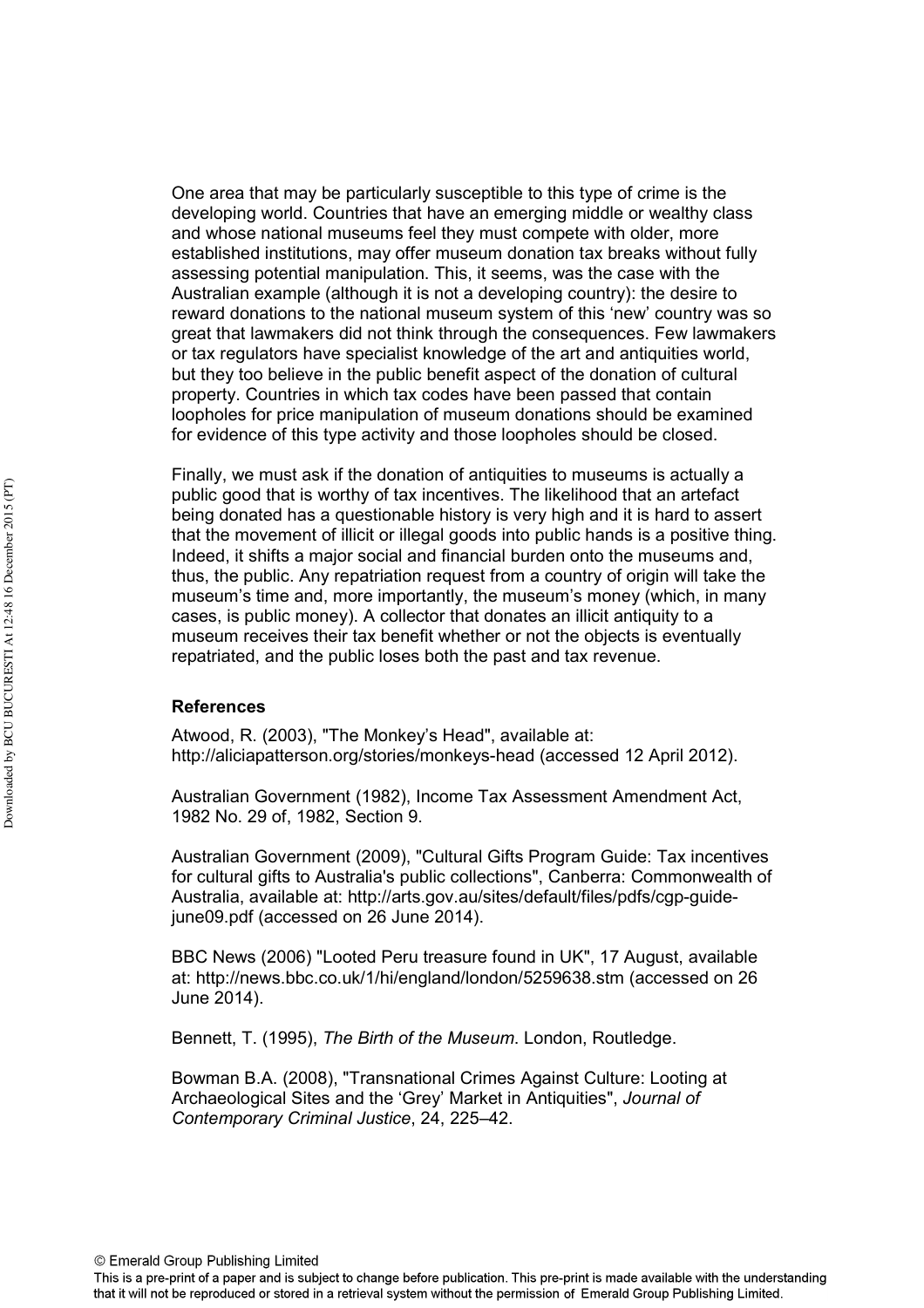Brodie, N. (2014), "The antiquities trade: Four case studies", Chappell, D. and Hufnagel, S., *Contemporary Perspectives on the Detection, Investigation and Prosecution of Art Crime*, Oxford, Ashgate, pp. 15–36.

Brodie, N. (2012), "Ban Chiang", Trafficking Culture Encyclopedia, aailable at: http://traffickingculture.org/encyclopedia/case-studies/1046/ (accessed on 26 June 2014)

Brodie, N. and Renfrew, C. (2005), "Looting and the World's Archaeological Heritage: The Inadequate Response", *[Annual Review of Anthropology](http://www.emeraldinsight.com/action/showLinks?crossref=10.1146%2Fannurev.anthro.34.081804.120551&isi=000233520400019)*, 34, 343–61.

Brodie N., Dietzler J., Mackenzie S. (2013), "Trafficking in Cultural Objects: An Empirical Overview", Manacorda S ., *Prevenzione e Contrasto dei Reati Contro il Patrimonio Culturale: la Dimensione Nazionale ed Internazionale*, Vita, Pensiero.

British Museum (n.d.), "History of the British Museum", available at: http://www.britishmuseum.org/about\_us/the\_museums\_story/general\_history. aspx (accessed on 3 Nov 2014).

Campbell P.B. (2013), "The Illicit Antiquities Trade as a Transnational Criminal Network: Characterizing and Anticipating Trafficking of Cultural Heritage", *[International Journal of Cultural Property](http://www.emeraldinsight.com/action/showLinks?crossref=10.1017%2FS0940739113000015)*, 20, 113–53.

Chippindale C., Gill D.J.W. (2000), "Material Consequences of Contemporary Classical Collecting", *[American Journal of Archaeology](http://www.emeraldinsight.com/action/showLinks?crossref=10.2307%2F507226&isi=000168590200002)*, 104, 463–511.

Constable, A. (2008), "Ancient artifacts returned to owner", *Santa Fe New Mexican*, 30 May.

Davis, I. (1981), "Government to Close Tax Loophole on Art Gifts", *The Age*, 15 October.

Elias, D. (1981), "Mexican at "gift" may bring \$1.5m tax bill", *The Age*, 23 April.

Elias, D. (1984), "FBI arrests pre-Columbian art dealer on fraud charges", *The Age*, 5 June.

Felch, J. (2008), "Intrigue but not glamour for smuggling case figure", *Los Angeles Times*, 31 January, available at: http://articles.latimes.com/2008/jan/31/local/me-olson31 (accessed on 26 June 2014).

Felch, J. (2013), "Stolen-artifacts case has cost much, yielded little, critics say", *Los Angeles Times,* 18 May, available at: http://articles.latimes.com/2013/may/18/local/la-me-antiquity-indict-20130519 (accessed on 26 June 2014).

© Emerald Group Publishing Limited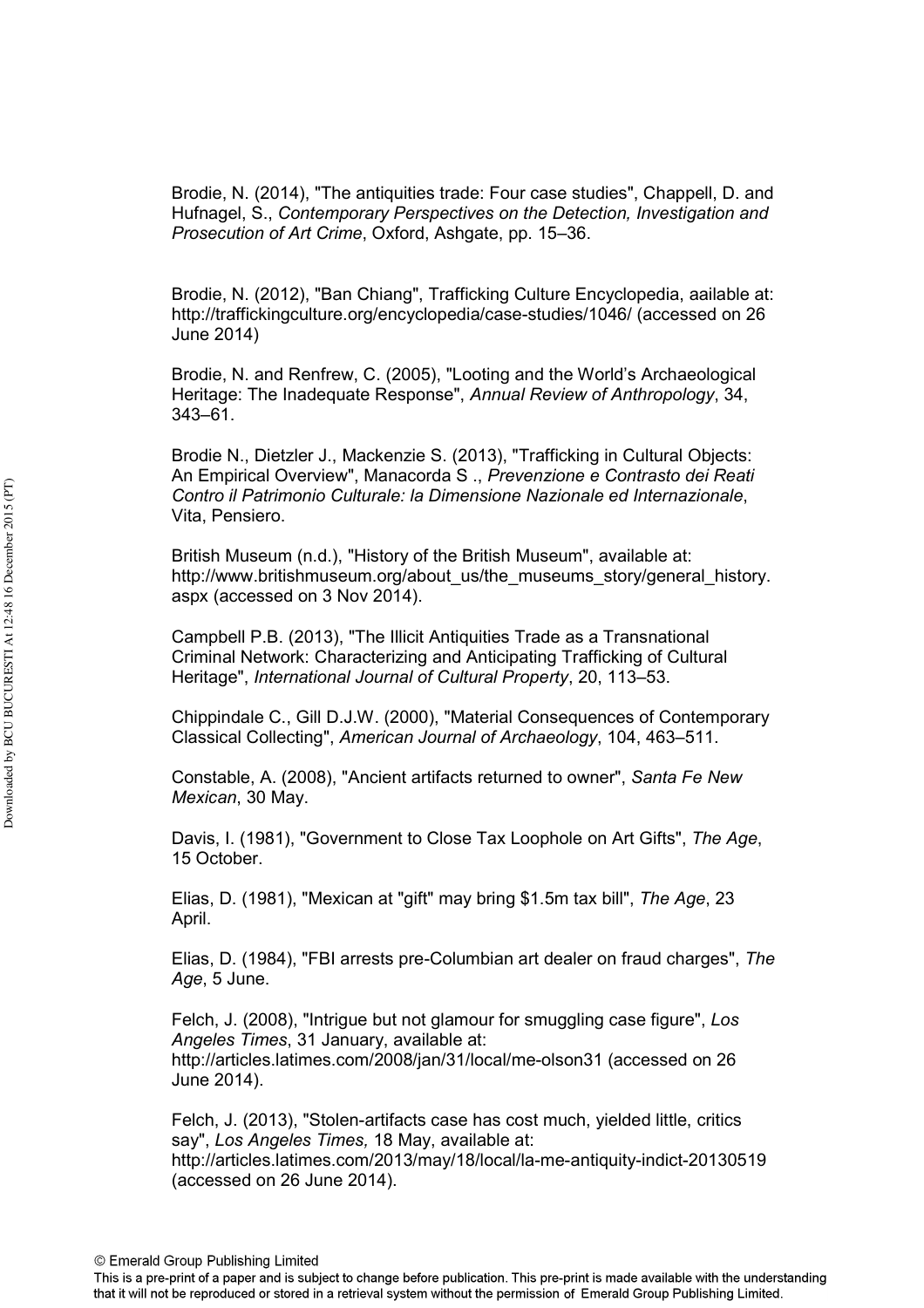Felch, J. (2014), "Victory for Thailand in US", *The Art Newspaper*, 10 June, available at: http://www.theartnewspaper.com/articles/Victory-for-Thailand-in-US/32753 (accessed on 1 November 2014).

Felch, J. and Frammolino, R. (2011), *Chasing Aphrodite: The Hunt for Looted Antiquities at the World's Richest Museum*, Boston, Houghton Mifflin Harcourt.

Gabber, J. (2011), :The forger's story", *FT Magazine*, 21 January, available at: http://www.ft.com/cms/s/2/5905c640-2359-11e0-8389-00144feab49a.html (accessed on 3 Nov 2014).

Gelles, D. (2014), "Wooing a New Generation of Museum Patrons", *New York Times*, 19 March, available at: http://www.nytimes.com/2014/03/20/arts/artsspecial/wooing-a-newgeneration-of-museum-patrons.html (accessed on 3 Nov 2014).

Gutchen, M.A. (1982), "The Maya Crisis and the Law: Current United States Legal Practice and the International Law of the Maya Antiquities Trade", *Arizona Journal of International & Comparative Law*, 283.

Hardy, S.A. (2014), "Using open-source data to identify participation in the illicit antiquities trade: A case study on the Cypriot civil war", *European Journal on Criminal Policy and Research*, Online First.

Hooper-Greenhill, E. (1992), *Museums and the Shaping of Knowledge*, London, Routledge.

House of Representatives (Australia) (1982) ,Income Tax Assessment Amendment Bill, 1982. 82/27, 24 March.

Kaltenbach, C. (2011), "Walters receives artwork, promise of \$4 million bequest from New Mexico collector", *The Baltimore Sun*, 8 September.

Karayan, C.A. (2011), "What artworks may come (to a museums near you): the state of fractional charitable giving that the intersection of museology and tax policy", *Southern California Interdisciplinary Law Journal,* 20, 459–488.

Lacey, R. (1998), *Sotheby's: Bidding for Class*. New York, Little Brown & Co.

Ostrower, F. (2002), *Trustees of Culture: Power, Wealth, and Status on Elite Arts Boards*, Chicago, University of Chicago Press.

Oswald, M. (2011), "Museum to Repatriate Artifact", *Journal North*, 8 December.

Mackenzie, S. (2011), "The Market as Criminal and Criminals in the Market: Reducing Opportunities for Organised Crime in the International Antiquities Market", Manacorda S., Chappell D., *[Crime in the Art and Antiquities World:](http://www.emeraldinsight.com/action/showLinks?crossref=10.1007%2F978-1-4419-7946-9_4)  [Illegal Trafficking in Cultural Property](http://www.emeraldinsight.com/action/showLinks?crossref=10.1007%2F978-1-4419-7946-9_4)*, New York, Springer.

© Emerald Group Publishing Limited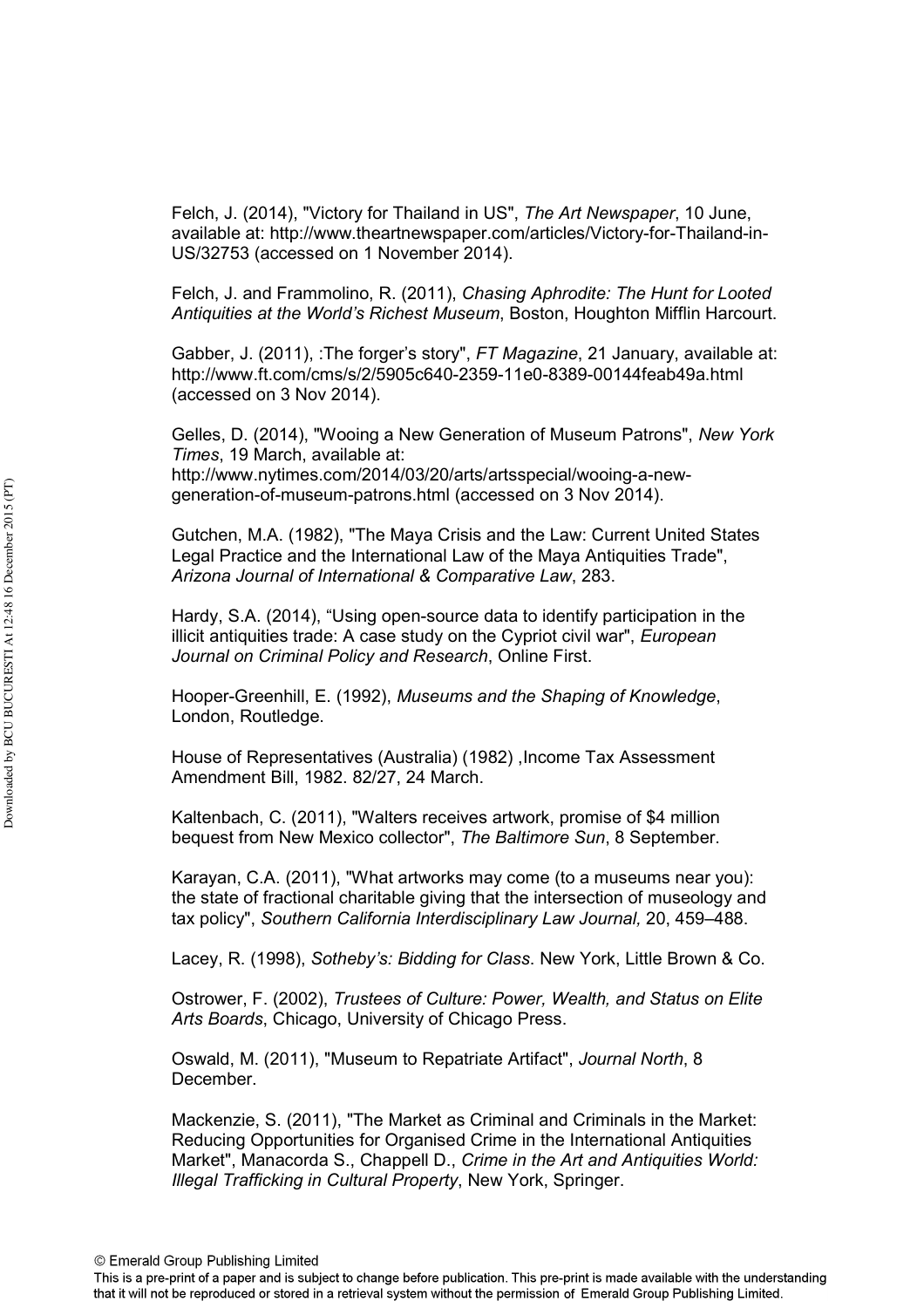Mackinzise, S. and Davis, T. (2014), "Temple Looting in Cambodia Anatomy of a Statue Trafficking Network", *[British Journal of Criminology](http://www.emeraldinsight.com/action/showLinks?crossref=10.1093%2Fbjc%2Fazu038&isi=000344651700002),* 54, 5, 722– 740.

Ministry for the Arts (n.d.), "Cultural Gifts Program", Website of the Ministry for the Arts, Australian Government, available at: http://arts.gov.au/funding/tax/cgp/about (accessed on 25 June 2014).

Nelson, K. (2011a), "A Museum Returns an Ancient Artifact... with Style", *NM History Museum News Blog*, 8 December, available at: http://www.nmhistorymuseum.org/blog/?p=1605 (accessed 7 August 2012).

Nelson, K. (2011b), "Press Release: History Museum to Return Peruvian Artifact", 7 December, available at:

http://media.museumofnewmexico.org/press\_releases.php?action=detail&rele aseID=198 (accessed 7 August 2012).

Peruvian Times (2008), "Spain returns pre-Columbian artifacts from Patterson Collection to Peru" 27 October, available at: http://www.peruviantimes.com/27/spain-returns-pre-columbian-artifacts-from-

patterson-collection-to-peru/691/ (accessed on 26 June 2014).

Renfrew C. (1993), "Collectors Are the Real Looters", *[Archaeology](http://www.emeraldinsight.com/action/showLinks?isi=A1993KY24800007)*, 46, 16–7.

Shapiro, D. (1995), "The ban on Mali's antiquities: A Matter of Law", *[African](http://www.emeraldinsight.com/action/showLinks?crossref=10.2307%2F3337291&isi=A1995TF25400007) [Arts](http://www.emeraldinsight.com/action/showLinks?crossref=10.2307%2F3337291&isi=A1995TF25400007),* 28, 4, 42–51.

Thailand (1961), "Act on Ancient Monuments, Antiques, Objects of Art and National Museums", B.E. 2504.

Thompson, E. (2009), "The Relationship Between Tax Deductions and the Market for Unprovenanced Antiquities", *Columbia Journal of Law and Arts*, 33, (2), 241–265.

United States District Court (2008a), Application and Affidavit for Search Warrant: Mingei International Inc. Southern District of California, Case '08 MJ0205.

United States District Court (2008b), Search Warrant on Written Affidavit at 8, United States v. Pacific Asia Museum, Central District of California, Docket No. 08-0118M.

Ventura, A. (2013), "El traficante Leonardo Patterson fue detenido por Interpol-España", *El Universal,* 10 April available at: http://www.eluniversal.com.mx/cultura/71520.html (accessed on 26 June 2014).

Wald, M.L. (2008), "Tax Scheme is Blamed for Damage to Artifacts", *The New York Times,* 4 February, available at:

© Emerald Group Publishing Limited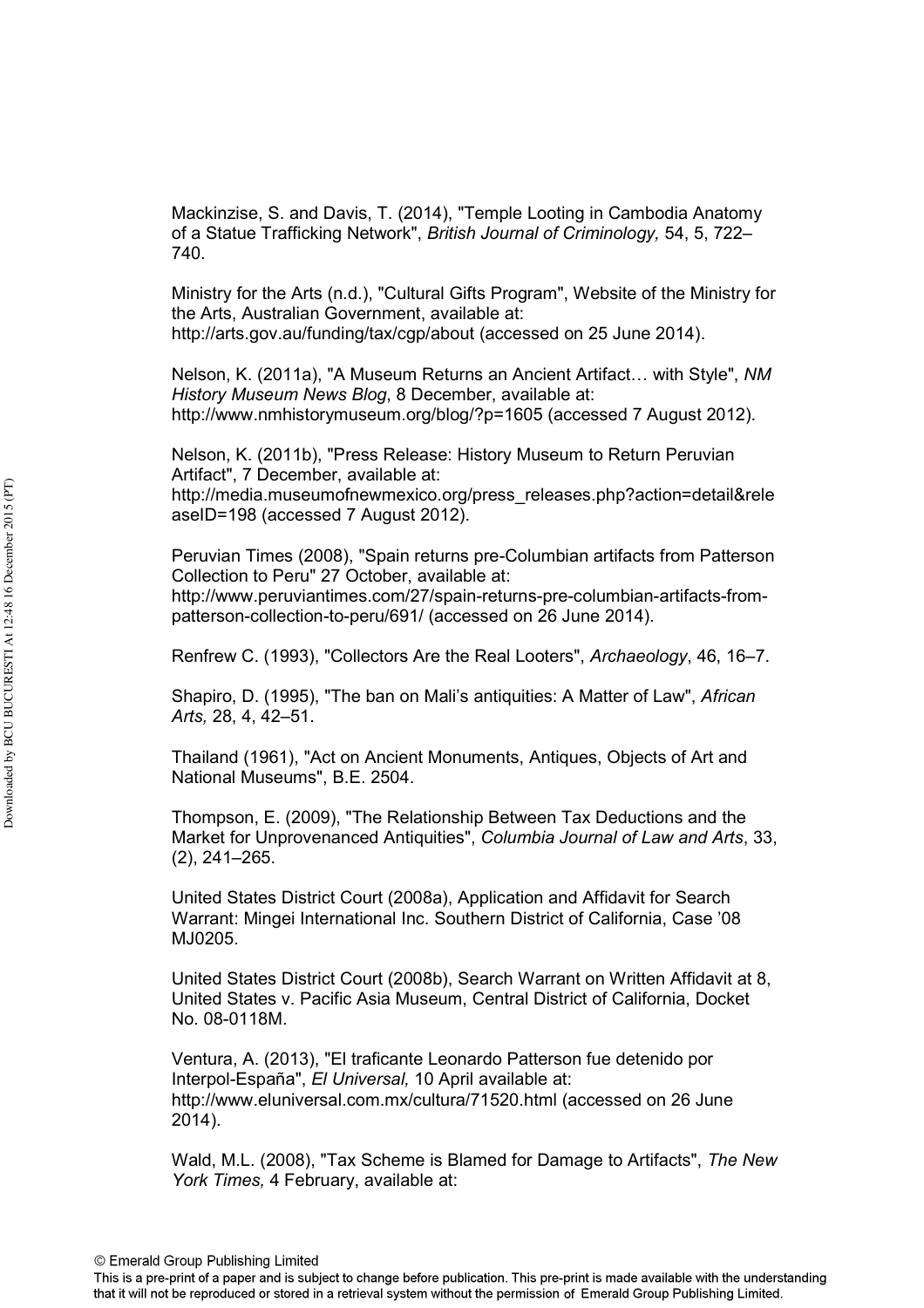http://www.nytimes.com/2008/02/04/arts/design/04frau.html?pagewanted=all (accessed on 26 June 2014).

White, S. (1998), "A collector's odyssey", *[International Journal of Cultural](http://www.emeraldinsight.com/action/showLinks?crossref=10.1017%2FS094073919877016X) [Property,](http://www.emeraldinsight.com/action/showLinks?crossref=10.1017%2FS094073919877016X)* 7, 1, 170–176.

Watson, P. (1998), *Sothebys: The Inside Story,* New York, Random House.

Watson P., Todeschini C. (2006), *The Medici Conspiracy: The Illicit Journey of Looted Antiquities—From Italy's Tomb Raiders to the World's Greatest Museums*, New York, Public Affairs.

Yates, D. (2013), "Peru v. Johnson", *Trafficking Culture Encyclopedia,* available at: http://traffickingculture.org/encyclopedia/case-studies/peru-vjohnson/ (accessed on 1 November 2014).

Yates, D. (2014), "Church theft, insecurity, and community justice: the reality of source-end regulation of the market for illicit Bolivian cultural objects", *[European Journal on Criminal Policy and Research](http://www.emeraldinsight.com/action/showLinks?crossref=10.1007%2Fs10610-014-9232-z)*, Edited by S. Mackenzie and N. Brodie, Pre-print available at: http://link.springer.com/article/10.1007/s10610-014-9232-z

Yates, D. (2015), "Displacement, deforestation, and drugs: antiquities trafficking and the narcotics support economies of Guatemala", Kila, J. and Balcells, M., *Cultural Property Crimes: an overview and analysis on contemporary perspectives and trends*, Brill, Leiden.

Zolberg, V.L. (1981), "Conflicting visions in American art museums", *[Theory](http://www.emeraldinsight.com/action/showLinks?crossref=10.1007%2FBF00209565&isi=A1981LB73600005) [and Society](http://www.emeraldinsight.com/action/showLinks?crossref=10.1007%2FBF00209565&isi=A1981LB73600005)*, 10, 1, 103–125.

<sup>ii</sup> By 'antiquities' I mean cultural objects from what are loosely termed to be 'ancient' cultures. These are usually items removed from the ground at an archaeological site rather than passed down or transferred from the original creator. I also use the synonymous term 'artefact'.

<sup>ii</sup>This led to a particularly interesting case of forgery and, potentially, fraud. Mark A. Landis, of Laurel Mississippi, donated fake paintings to over 40 US museums over the course of 3 decades. Landis reportedly did this because he felt it helped the museumsand because he liked how he was treated when they considered him a potential donor (Gapper 2011).

"The term 'illicit antiquity' is used when the legality or illegality of an artefact is undetermined in its currently location, yet it is reasonable to suspect that laws were violated sometime during the object's, extraction, exportation, importation, or sale. An object may be an illegal antiquity in one jurisdiction but an illicit antiquity in another.

<sup>iv</sup>One interesting example of a museum that broke free from this pressure is the New Mexico History Museum at the Palace of the Governors in Santa Fe. This museum had a long relationship with collector John Bourne and an

© Emerald Group Publishing Limited

 $\overline{a}$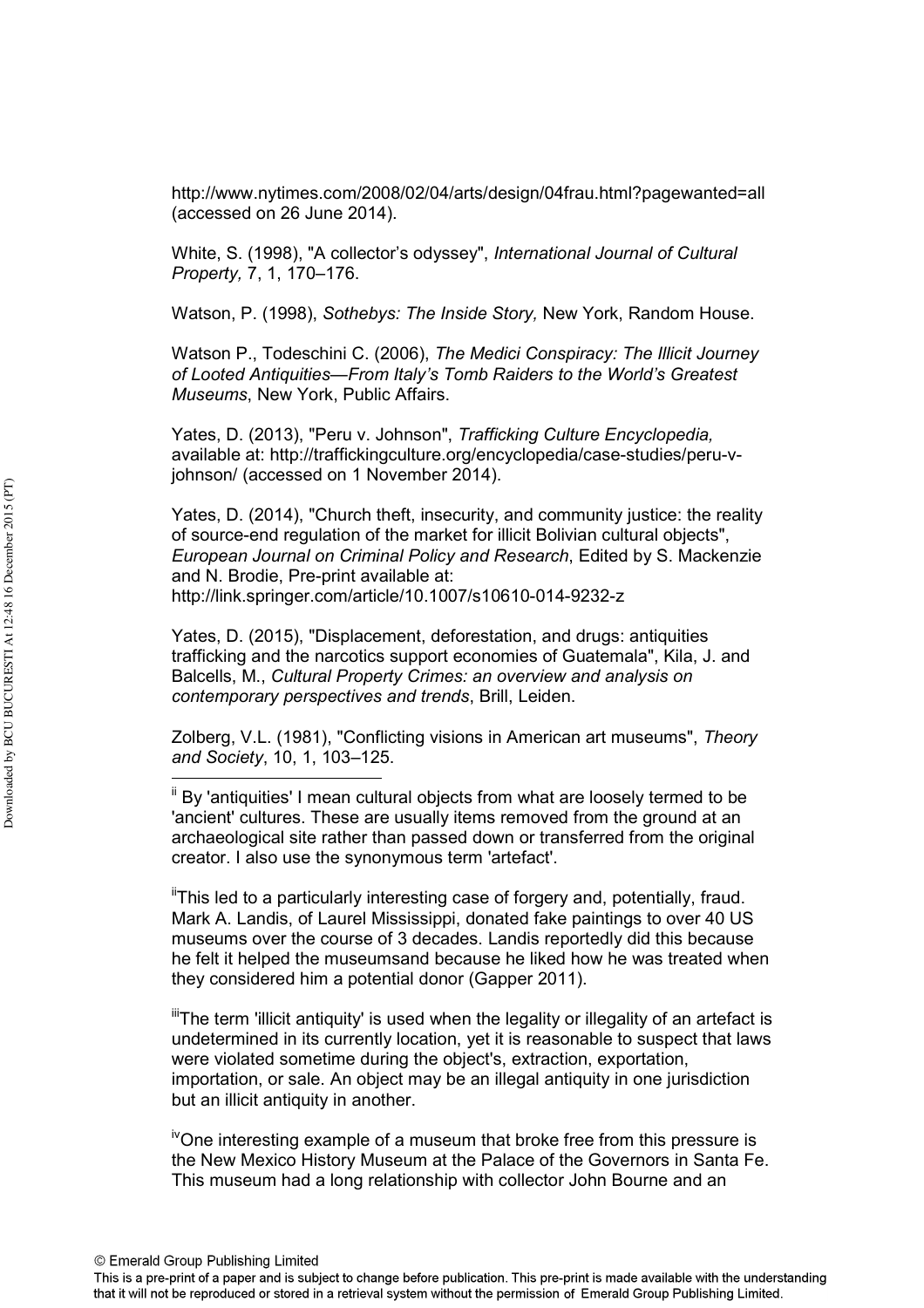agreement was in place for him to donate his antiquities collection. The museum displayed portions of the Bourne Collection throughout the 90s. However, allegations came to light that portions of the Bourne Collection were looted from the archaeological sites of La Mina and Sipán, Peru. The Bourne objects were seized by federal authorities but were eventually returned because of difficulties in proving their illicit origin (See Atwood 2003). In 2008 the museum announced that they would not accept the Bourne Collection (Constable 2008; Nelson 2011a, 2011b). In 2011, they repatriated a gold monkey head to Peru that had been donated by Bourne, stating they believed the item was Peru's 'cultural patrimony' (Oswald 2011).

Despite the implication that the Bourne collection was tainted, another museum accepted it as a donation. Starting in 2009 Bourne began to donate his collection to the Walters Art Museum in Baltimore. He also bequeathed that museum \$4 million (Kaltenbach 2011).

<sup>v</sup>In the Australian example presented in this paper, the items donated are still listed as coming from a private donor and the names of the individuals who donated the collection were not revealed in the press.

viMajor sectors and stakeholder groups, such as archaeologist and most Indigenous groups, consider the commoditization of most, if not all, artefacts to be a violation of their understanding of the past being the heritage of all mankind.

vilRequests for provenance information and documentation made to the National Gallery of Victoria were denied.

vill This expert, Roxanna Brown, died in federal custody in Seattle after being arrested on charges related to this scheme (Felch 2014). This death was controversial and the United States government settled a lawsuit regarding the care she received in custody for \$880,000 (Felch 2013).

<sup>ix</sup> The chief curator at the Bowers Museum at the time, Armand Labbé, was an early target of the federal investigation into this scheme, however he died in 2005 before the investigation finished. Labbé's successor would not accept a 'donation' from the undercover agent (Felch 2014).

#### Acknowledgement

-

The author has received funding for this research from the European Research Council under the European Union's Seventh Framework Programme (FP7/2007-2013) / ERC Grant agreement n° 283873 GTICO, the Leverhulme Trust, and the Fulbright Program.

© Emerald Group Publishing Limited